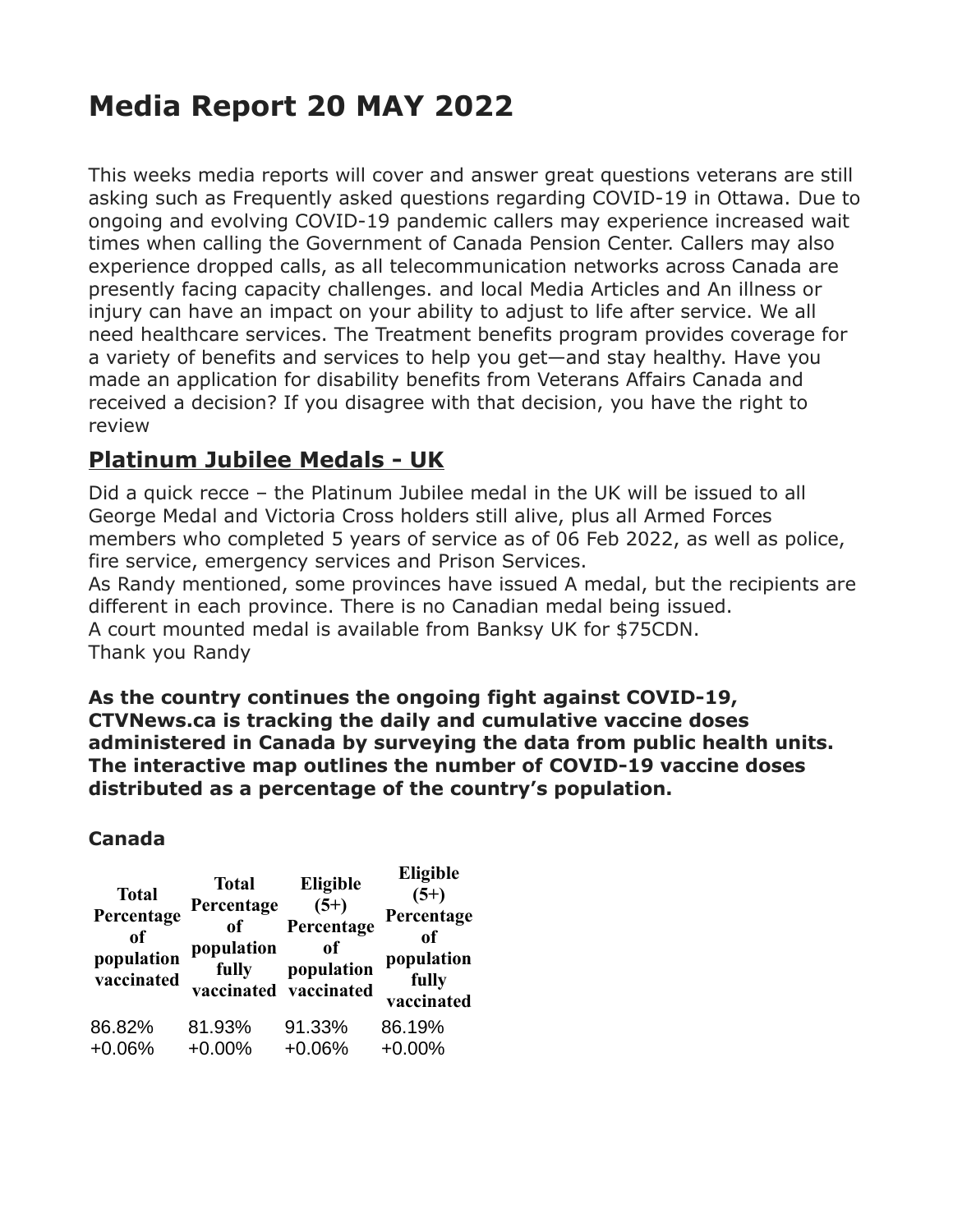**Total doses administered First doses Second doses Third+ doses Received doses administered** 84,308,122 33,196,283 31,328,247 19,783,592 87.33% +27,019 +23,196 +1,357 +2,466 +0.03% May. 5, 2022: Data for Quebec now includes doses administered [within and](https://www.donneesquebec.ca/recherche/dataset/covid-19-portrait-quotidien-de-la-vaccination/resource/3690a657-d281-4991-8536-cd7239912d86)  [outside of the province,](https://www.donneesquebec.ca/recherche/dataset/covid-19-portrait-quotidien-de-la-vaccination/resource/3690a657-d281-4991-8536-cd7239912d86) resulting in a spike in total vaccinations.

Jan. 20, 2022: Alberta removed an estimate of 20,000 doses administered within First Nations communities to avoid double counting the doses reported by Indigenous Services Canada. This has resulted in a drop of total doses administered and percentage of people vaccinated in the province.

Small number indicates today's change compared to end of previous day.

Population numbers provided by provinces, where available, and otherwise from [Statistics Canada.](https://www150.statcan.gc.ca/t1/tbl1/en/tv.action?pid=1710000501) Read more about the vaccines approved for use in [Canada.](https://www.canada.ca/en/health-canada/services/drugs-health-products/covid19-industry/drugs-vaccines-treatments/vaccines.html)

Percentage of eligible population (5+) vaccinated with at least one dose

#### **Dear Knights and Dames of the Order of St. George,**

The Order of St. George is pleased to publish Vol 3 No 1 of *The St. George Chronicle*, enclosed here.

#### [Open Newsletter](https://u2306505.ct.sendgrid.net/ls/click?upn=M3V7pKe308SQRDM8wYnXBVn7gS9Xo6-2Fz7scOKYiaJXW83-2BQs0-2FlacyKG412-2BSfIwPSKf7v8vcceviKF-2FSVa5sM72CDSA2Ta3UcnZHIu-2BX4WLJOd58RHBvPJq7X-2FWPZZdTZMo10P3-2ByaSiUyJ2o98ky-2FHP-2BfvqOvrQCiqme2WDEgsnGMQtlobJMotMCt2A5zZsmlrD5U6R9nQmiMdjCT66I3i2JGNkuxKOImJsCX140z3ipQaaQlhmyGsc5dlVesxGs3lwucZUX-2FD9vg1C2QDx43jGgzmraZh-2BNPcv1W8oOg-3DV-dN_wcxeDXlobEPZavEyazAWE0VbZVZkXQue9q49rLZ1hZPwrYr-2BjuDr03a486pq70MUOP-2FLioRVyBn0z5MGZOb1Y6Oekz7cbcOQnte-2BtmGdJdOAP5ZpL2EJE2kCw9zs0hsKowbvXTBw1Q8fa-2F-2BNwItar9NAaGris6a3G7Z8HEmWRlz3Ej-2FpPEzUf32JACh42xNQiLfY6Zo-2BXgmNSF92HTwpCg-3D-3D)

Yours in the Spirt of St. George,

## **Hypertension and Vascular Impairment**

**Contents** 

- [Introduction](https://www.veterans.gc.ca/eng/health-support/physical-health-and-wellness/compensation-illness-injury/disability-benefits/benefits-determined/table-of-disabilities/ch-13-2006#a01)
- [Rating Tables](https://www.veterans.gc.ca/eng/health-support/physical-health-and-wellness/compensation-illness-injury/disability-benefits/benefits-determined/table-of-disabilities/ch-13-2006#a02)
- [Other Impairment Hypertension](https://www.veterans.gc.ca/eng/health-support/physical-health-and-wellness/compensation-illness-injury/disability-benefits/benefits-determined/table-of-disabilities/ch-13-2006#a03)
- [Other Impairment Peripheral Vascular Arterial Disease](https://www.veterans.gc.ca/eng/health-support/physical-health-and-wellness/compensation-illness-injury/disability-benefits/benefits-determined/table-of-disabilities/ch-13-2006#a04)
- [Other Impairment Varicose Veins](https://www.veterans.gc.ca/eng/health-support/physical-health-and-wellness/compensation-illness-injury/disability-benefits/benefits-determined/table-of-disabilities/ch-13-2006#a05)
- [Other Impairment Deep Vein Thrombosis](https://www.veterans.gc.ca/eng/health-support/physical-health-and-wellness/compensation-illness-injury/disability-benefits/benefits-determined/table-of-disabilities/ch-13-2006#a06)
- [Other Impairment Aneurysms and Intra-vascular Conditions](https://www.veterans.gc.ca/eng/health-support/physical-health-and-wellness/compensation-illness-injury/disability-benefits/benefits-determined/table-of-disabilities/ch-13-2006#a07)
- [Other Impairment Raynaud's Disease/phenomenon](https://www.veterans.gc.ca/eng/health-support/physical-health-and-wellness/compensation-illness-injury/disability-benefits/benefits-determined/table-of-disabilities/ch-13-2006#a08)
- [Other Impairment Frostbite, Immersion Foot, and Other Cold Injuries](https://www.veterans.gc.ca/eng/health-support/physical-health-and-wellness/compensation-illness-injury/disability-benefits/benefits-determined/table-of-disabilities/ch-13-2006#a09)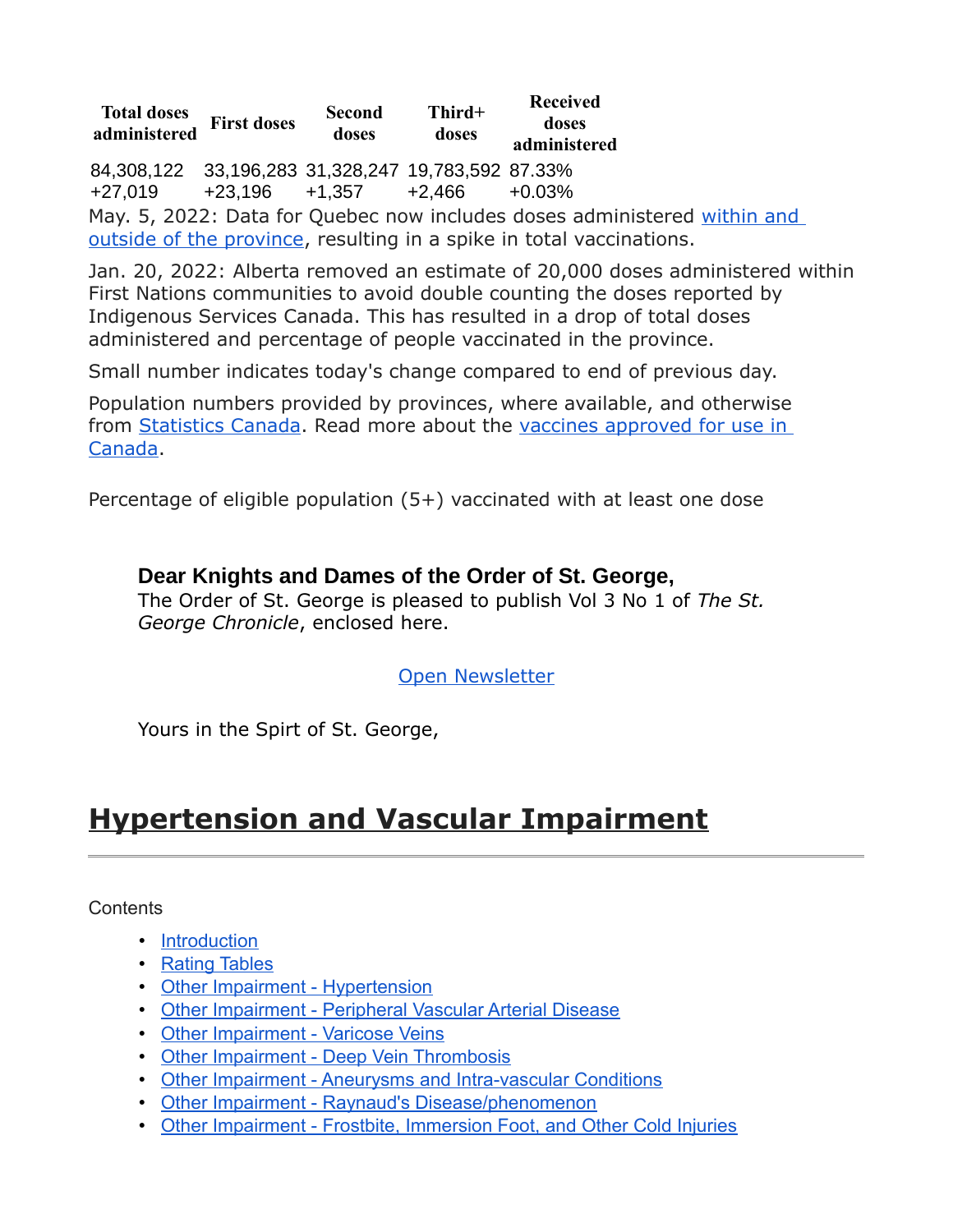- Tables and Steps
	- [Table 13.1](https://www.veterans.gc.ca/eng/health-support/physical-health-and-wellness/compensation-illness-injury/disability-benefits/benefits-determined/table-of-disabilities/ch-13-2006#t01) Other Impairment Hypertension
	- [Steps to Determine Hypertension Impairment Assessment](https://www.veterans.gc.ca/eng/health-support/physical-health-and-wellness/compensation-illness-injury/disability-benefits/benefits-determined/table-of-disabilities/ch-13-2006#a10)
	- [Table 13.2](https://www.veterans.gc.ca/eng/health-support/physical-health-and-wellness/compensation-illness-injury/disability-benefits/benefits-determined/table-of-disabilities/ch-13-2006#t02) Other Impairment Peripheral Vascular Arterial Disease
	- [Table 13.3](https://www.veterans.gc.ca/eng/health-support/physical-health-and-wellness/compensation-illness-injury/disability-benefits/benefits-determined/table-of-disabilities/ch-13-2006#t03) Other Impairment Varicose Veins
	- [Table 13.4](https://www.veterans.gc.ca/eng/health-support/physical-health-and-wellness/compensation-illness-injury/disability-benefits/benefits-determined/table-of-disabilities/ch-13-2006#t04) Other Impairment Deep Venous Thrombosis (D.V.T.)
	- [Table 13.5](https://www.veterans.gc.ca/eng/health-support/physical-health-and-wellness/compensation-illness-injury/disability-benefits/benefits-determined/table-of-disabilities/ch-13-2006#t05) Other Impairment Aneurysms and Intra-Vascular Conditions
	- [Table 13.6](https://www.veterans.gc.ca/eng/health-support/physical-health-and-wellness/compensation-illness-injury/disability-benefits/benefits-determined/table-of-disabilities/ch-13-2006#t06) Other Impairment Raynaud's Disease/Phenomenon
	- [Table 13.7](https://www.veterans.gc.ca/eng/health-support/physical-health-and-wellness/compensation-illness-injury/disability-benefits/benefits-determined/table-of-disabilities/ch-13-2006#t07) Other Impairment Frostbite, Immersion Foot, and Other Cold Injuries
	- [Steps to Determine the Vascular Impairment Assessment](https://www.veterans.gc.ca/eng/health-support/physical-health-and-wellness/compensation-illness-injury/disability-benefits/benefits-determined/table-of-disabilities/ch-13-2006#a12)

#### Introduction

This chapter provides criteria for assessing permanent impairment from entitled hypertension and non-cardiac vascular conditions.

Non-cardiac vascular conditions include peripheral vascular arterial disease, varicose veins, deep vein thrombosis, aneurysm and intra-vascular conditions, Raynaud's disease/phenomenon, and conditions associated with cold exposure such as frostbite.

Thoracic outlet syndrome causing vascular impairment only is rated on individual merits.

No additional rating will be given from [Chapter 22,](https://www.veterans.gc.ca/eng/services/after-injury/disability-benefits/benefits-determined/table-of-disabilities/ch-22-2006) Skin impairment as a result of skin manifestations due to conditions rated within this chapter.

#### Rating Tables

This chapter contains six "Other Impairment" tables which may be used to rate entitled hypertension and/or non-cardiac vascular conditions.

The tables within this chapter are:

#### Rating Tables

| <b>Table</b>                                        | <b>Loss of Function</b>                                                                                               | <b>Other Impairment</b>                                                                                                                                                |
|-----------------------------------------------------|-----------------------------------------------------------------------------------------------------------------------|------------------------------------------------------------------------------------------------------------------------------------------------------------------------|
| <b>Table</b><br><u>13.1</u>                         | Other Impairment - Hypertension                                                                                       | This table is used to rate impairment from<br>hypertension.                                                                                                            |
| <b>Table</b><br>13.2                                | Other Impairment - Peripheral<br><b>Vascular Arterial Disease</b>                                                     | This table is used to rate impairment from<br>peripheral vascular arterial disease.                                                                                    |
| <b>Table</b><br><u>13.3</u>                         | Other Impairment - Varicose Veins                                                                                     | This table is used to rate impairment from<br>varicose veins.                                                                                                          |
| <b>Table</b><br>13.4                                | Other Impairment - Deep Vein<br>Thrombosis                                                                            | This table is used to rate impairment from deep<br>vein thrombosis.                                                                                                    |
| <b>Table</b><br><b>13.5</b>                         | Other Impairment - Aneurysm and<br><b>Intra-Vascular Conditions</b>                                                   | This table is used to rate impairment from<br>aneurysms and intra-vascular conditions of the<br>larger arteries.                                                       |
| <b>Table</b><br><u>13.6</u><br><b>Table</b><br>13.7 | Other Impairment - Raynaud's<br>Disease/Phenomenon<br>Other Impairment - Frostbite,<br>Immersion Foot, and Other Cold | This table is used to rate impairment from<br>Raynaud's disease/phenomenon.<br>This table is used to rate impairment from<br>conditions associated with cold exposure. |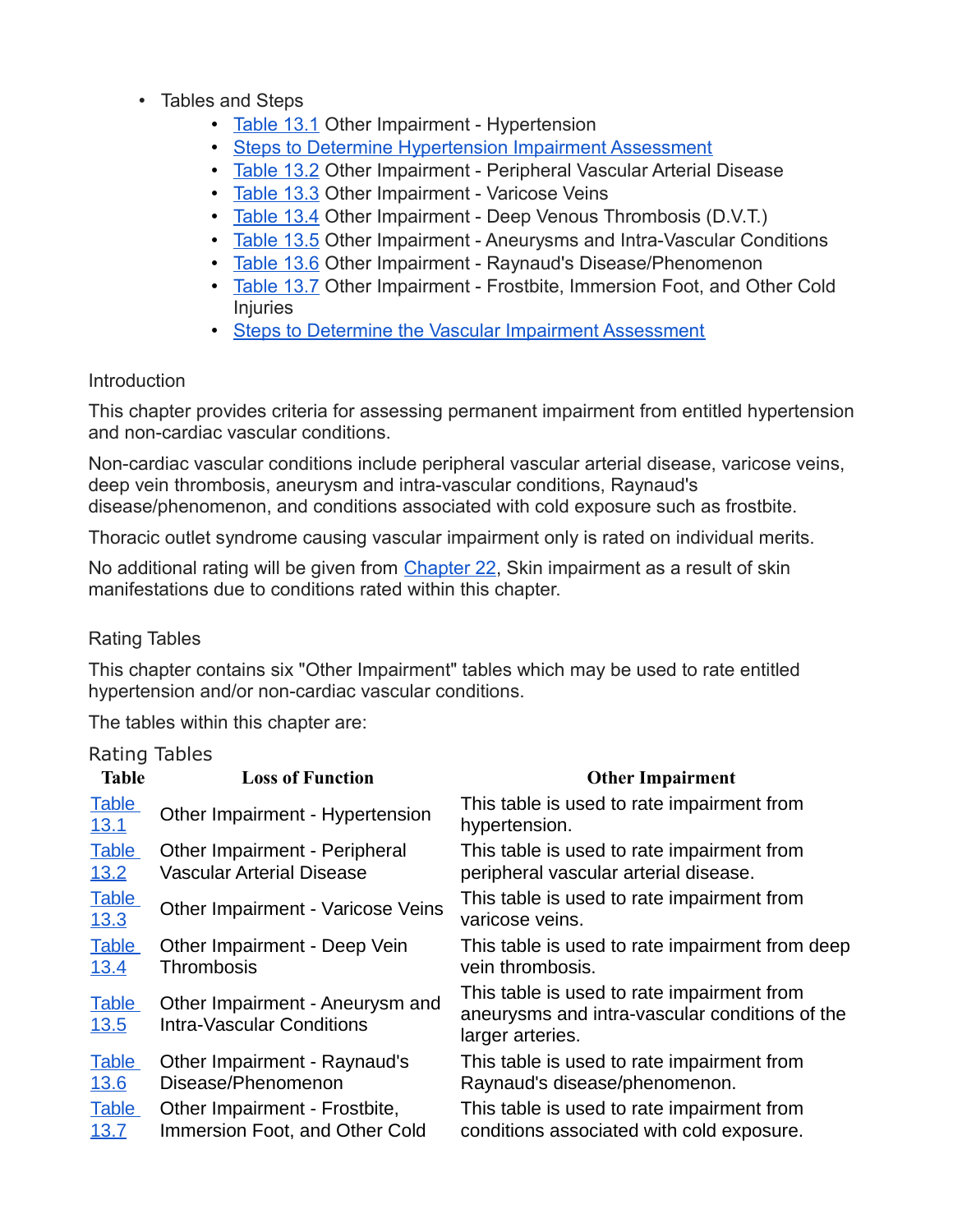#### Injuries

Other Impairment - Hypertension

[Table 13.1](https://www.veterans.gc.ca/eng/health-support/physical-health-and-wellness/compensation-illness-injury/disability-benefits/benefits-determined/table-of-disabilities/ch-13-2006#t01) is used to rate impairment from hypertension. Only one rating may be selected. If more than one rating is applicable, the ratings are compared and the highest selected.

Sustained, uncontrolled elevation of blood pressure over a period of time may result in impairment of other organ systems. The rating for hypertension does not include impairment due to end/target organ damage with the exception of hypertrophy of the left ventricle.

When entitled hypertension conditions result in permanent impairment of other organ systems, a consequential entitlement decision is required. If awarded, the resulting impairment of that organ system(s) will be rated using the applicable body system specific table(s).

If non-entitled conditions or conditions rated within another chapter/table of the Table of Disabilities are contributing to the overall impairment, then the Partially Contributing Table (PCT) must be applied to arrive at the rating which is due to the entitled condition(s) rated within this table.

Other Impairment - Peripheral Vascular Arterial Disease

[Table 13.2](https://www.veterans.gc.ca/eng/health-support/physical-health-and-wellness/compensation-illness-injury/disability-benefits/benefits-determined/table-of-disabilities/ch-13-2006#t02) is used to rate impairment from entitled peripheral vascular arterial disease. Only one rating may be selected for the lower limbs as one functional unit.

When entitled peripheral vascular arterial disease conditions result in permanent impairment of other organ systems, a consequential entitlement decision is required. If awarded, the resulting impairment of that organ system(s) will be rated using the applicable body system specific table(s).

Impairment resulting from amputation is rated using the Amputation Table in [Chapter 17,](https://www.veterans.gc.ca/eng/services/after-injury/disability-benefits/benefits-determined/table-of-disabilities/ch-17-2006) Musculoskeletal Impairment. This rating is given in addition to the [Table 13.2](https://www.veterans.gc.ca/eng/health-support/physical-health-and-wellness/compensation-illness-injury/disability-benefits/benefits-determined/table-of-disabilities/ch-13-2006#t02) rating.

If non-entitled conditions or conditions rated within another chapter/table of the Table of Disabilities are contributing to the overall impairment, then the Partially Contributing Table (PCT) must be applied to arrive at the rating which is due to the entitled condition(s) rated within this table.

#### Other Impairment - Varicose Veins

[Table 13.3](https://www.veterans.gc.ca/eng/health-support/physical-health-and-wellness/compensation-illness-injury/disability-benefits/benefits-determined/table-of-disabilities/ch-13-2006#t03) is used to rate impairment from entitled varicose vein conditions of the lower limbs. Only one rating may be selected for each entitled lower limb.

When entitled varicose vein conditions result in permanent impairment of other organ systems, a consequential entitlement decision is required. If awarded, the resulting impairment of that organ system(s) will be rated using the applicable body system specific table(s).

Impairment resulting from amputation is rated using the Amputation Table in [Chapter 17,](https://www.veterans.gc.ca/eng/services/after-injury/disability-benefits/benefits-determined/table-of-disabilities/ch-17-2006) Musculoskeletal Impairment. The ratings are compared and the highest selected.

If non-entitled conditions or conditions rated within another chapter/table of the Table of Disabilities are contributing to the overall impairment, then the Partially Contributing Table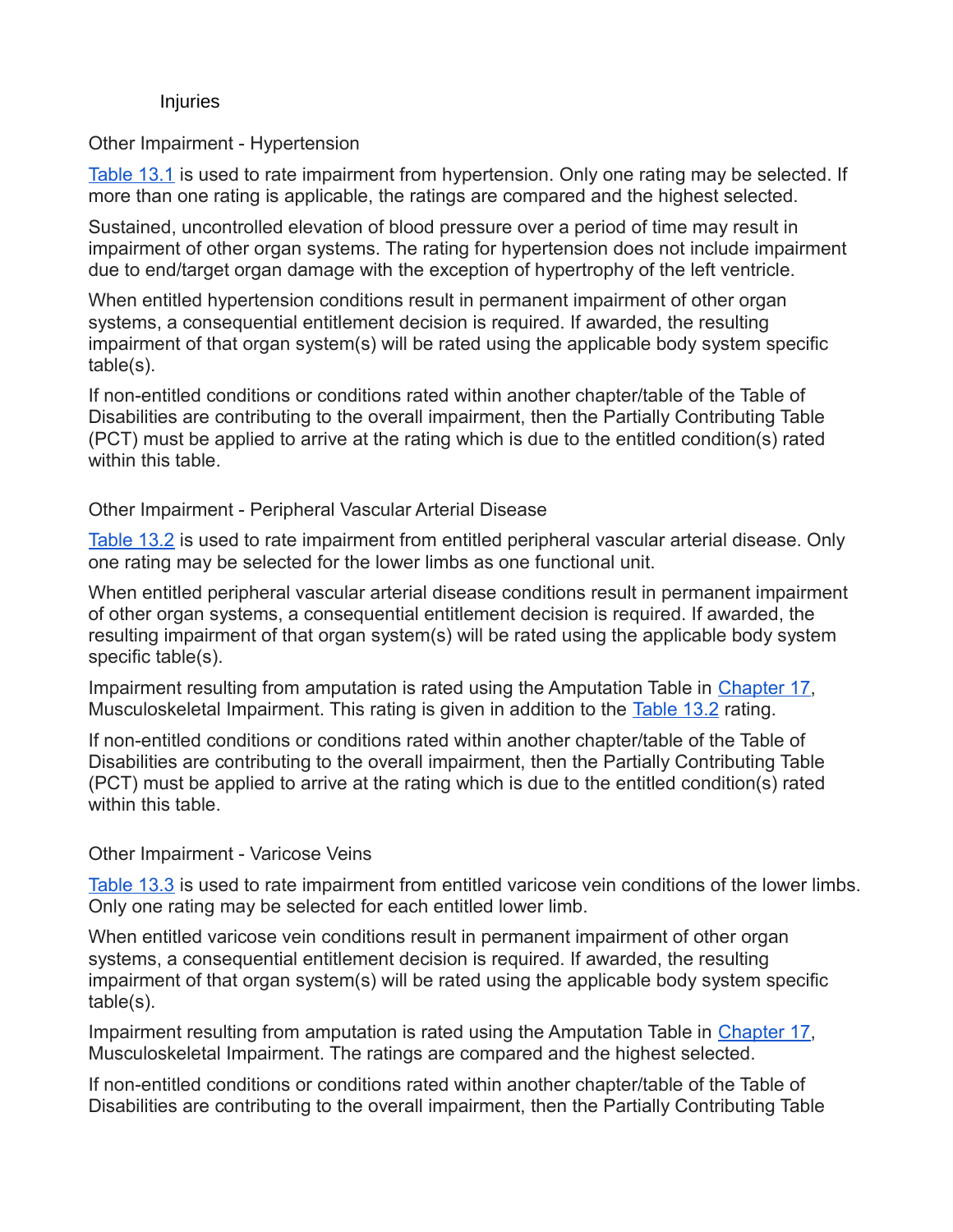(PCT) must be applied to arrive at the rating which is due to the entitled condition(s) rated within this table.

Other Impairment - Deep Vein Thrombosis

[Table 13.4](https://www.veterans.gc.ca/eng/health-support/physical-health-and-wellness/compensation-illness-injury/disability-benefits/benefits-determined/table-of-disabilities/ch-13-2006#t04) is used to rate impairment from entitled deep vein thrombosis. Only one rating may be selected for each entitled limb. If more than one rating is applicable, the ratings are compared and the highest selected.

When entitled deep vein thrombosis conditions result in permanent impairment of other organ systems, a consequential entitlement decision is required. If awarded, the resulting impairment of that organ system(s) will be rated using the applicable body system specific table(s).

If non-entitled conditions or conditions rated within another chapter/table of the Table of Disabilities are contributing to the overall impairment, then the Partially Contributing Table (PCT) must be applied to arrive at the rating which is due to the entitled condition(s) rated within this table.

Other Impairment - Aneurysms and Intra-vascular Conditions

[Table 13.5](https://www.veterans.gc.ca/eng/health-support/physical-health-and-wellness/compensation-illness-injury/disability-benefits/benefits-determined/table-of-disabilities/ch-13-2006#t05) is used to rate impairment from specific conditions that affect larger blood vessels. Only one rating may be selected for each entitled condition. If more than one rating is applicable for an entitled condition, the ratings are compared and the highest selected.

When entitled aneurysms and intra-vascular conditions result in permanent impairment of other organ systems, a consequential entitlement decision is required. If awarded, the resulting impairment of that organ system(s) will be rated using the applicable body system specific table(s).

If non-entitled conditions or conditions rated within another chapter/table of the Table of Disabilities are contributing to the overall impairment, then the Partially Contributing Table (PCT) must be applied to arrive at the rating which is due to the entitled condition(s) rated within this table.

Other Impairment - Raynaud's Disease/phenomenon

[Table 13.6](https://www.veterans.gc.ca/eng/health-support/physical-health-and-wellness/compensation-illness-injury/disability-benefits/benefits-determined/table-of-disabilities/ch-13-2006#t06) is used to rate impairment from Raynaud's disease/phenomenon. Only one rating may be selected. If more than one rating is applicable, the ratings are compared and the highest selected.

For the purposes of [Table 13.6,](https://www.veterans.gc.ca/eng/health-support/physical-health-and-wellness/compensation-illness-injury/disability-benefits/benefits-determined/table-of-disabilities/ch-13-2006#t06) characteristic attacks of Raynaud's disease/phenomenon consist of sequential colour changes of the digits. One or more of the extremities may be involved. The attacks may be precipitated by exposure to cold or emotional upset and may last minutes to hours, sometimes with pain and parasthesias.

When entitled Raynaud's Disease/phenomenon results in permanent impairment of other organ systems, a consequential entitlement decision is required. If awarded, the resulting impairment of that organ system(s) will be rated using the applicable body system specific table(s).

If non-entitled conditions or conditions rated within another chapter/table of the Table of Disabilities are contributing to the overall impairment, then the Partially Contributing Table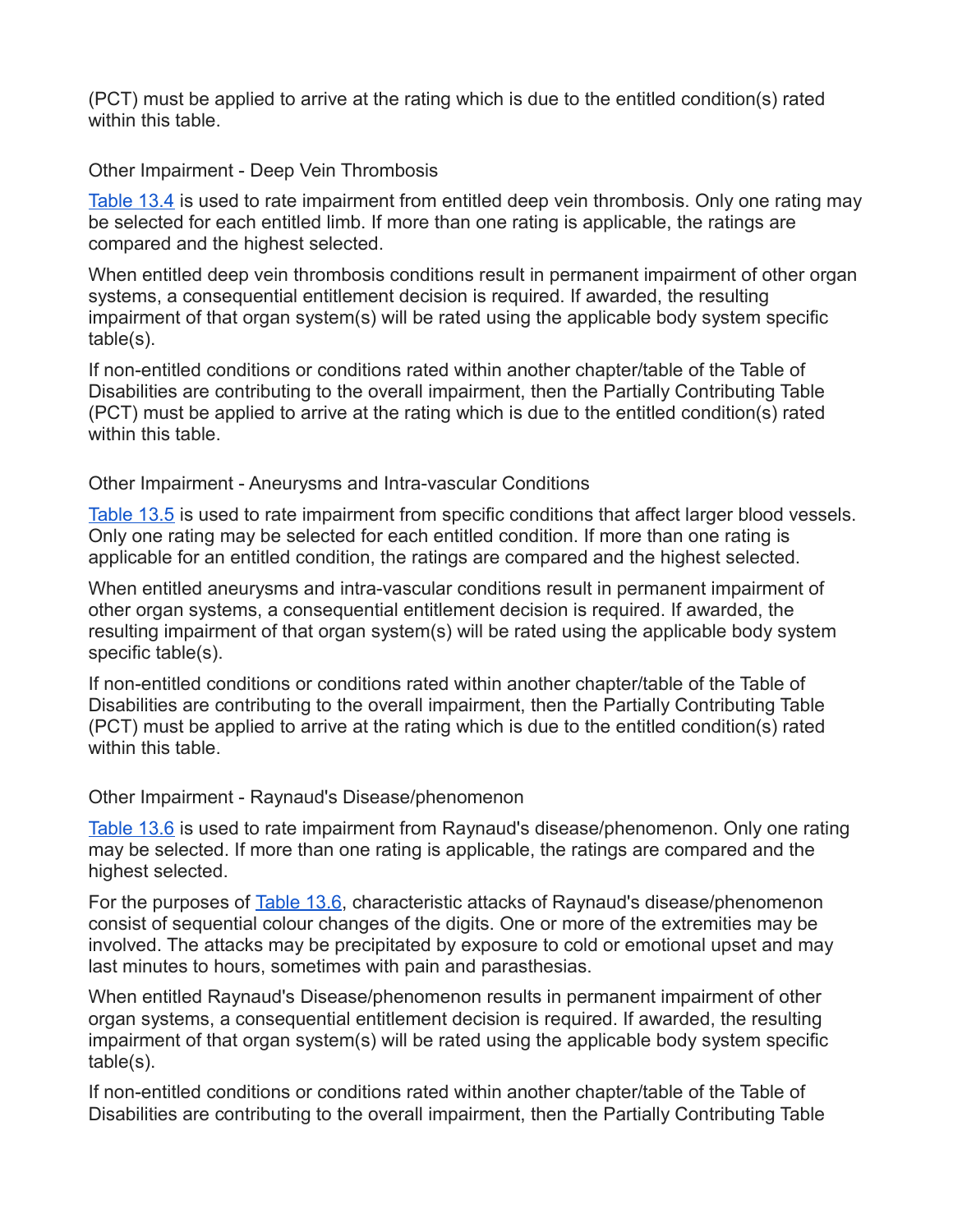(PCT) must be applied to arrive at the rating which is due to the entitled condition(s) rated within this table.

Other Impairment - Frostbite, Immersion Foot, and Other Cold Injuries

[Table 13.7](https://www.veterans.gc.ca/eng/health-support/physical-health-and-wellness/compensation-illness-injury/disability-benefits/benefits-determined/table-of-disabilities/ch-13-2006#t07) is used to rate impairment from frostbite, immersion foot, and other cold injuries. Only one rating may be selected for each affected area. If more than one rating is applicable for an affected area, the ratings are compared and the highest selected.

When entitled frostbite, immersion foot and other cold injuries result in permanent impairment of other organ systems, a consequential entitlement decision is required. If awarded, the resulting impairment of that organ system(s) will be rated using the applicable body system specific table(s).

Impairment resulting from amputation is rated using the Amputation Table in [Chapter 17,](https://www.veterans.gc.ca/eng/services/after-injury/disability-benefits/benefits-determined/table-of-disabilities/ch-17-2006) Musculoskeletal Impairment. The ratings are compared and the highest selected.

If non-entitled conditions or conditions rated within another chapter/table of the Table of Disabilities are contributing to the overall impairment, then the Partially Contributing Table (PCT) must be applied to arrive at the rating which is due to the entitled condition(s) rated within this table.

Table 13.1 - Other Impairment - Hypertension

Only one rating may be given from Table 13.1. If more than one rating is applicable, the ratings are compared and the highest selected.

Each bullet (•) represents one criterion. In order for a rating to be established for Table 13.1, only one criterion must be met at a level of impairment for that rating to be selected.

Table 13.1 - Other Impairment - Hypertension

| <b>Rating</b> | Criteria                                                                                                                                                                                                                                                                     |
|---------------|------------------------------------------------------------------------------------------------------------------------------------------------------------------------------------------------------------------------------------------------------------------------------|
| Four          | • Hypertension requiring regular medication with diastolic pressure 99<br>mmHg or less; or<br>• Hypertension requiring regular medication with systolic pressure 159 mmHg<br>or less.                                                                                        |
| <b>Nine</b>   | • Hypertension with a diastolic pressure consistently at 100 mmHg or higher,<br>but less than 110 mmHg, despite regular medication; or<br>• Hypertension with a systolic pressure consistently at 160 mmHg or higher,<br>but less than 180 mmHg, despite regular medication. |
| Thirteen      | • Hypertension with a diastolic pressure consistently at 110 mmHg or higher<br>despite regular medication; or<br>• Hypertension with a systolic pressure consistently at 180 mmHg or higher<br>despite regular medication.                                                   |
|               | Steps to Determine the Hypertension Impairment Assessment                                                                                                                                                                                                                    |

• Step 1: Determine the rating from [Table 13.1](https://www.veterans.gc.ca/eng/health-support/physical-health-and-wellness/compensation-illness-injury/disability-benefits/benefits-determined/table-of-disabilities/ch-13-2006#t01) (Other Impairment - Hypertension).

• Step 2: Does the Partially Contributing Table apply? If yes, apply to Step 1 rating.

- Step 3: Determine the Quality of Life rating.
- Step 4: Add the ratings at Step 2 and Step 3.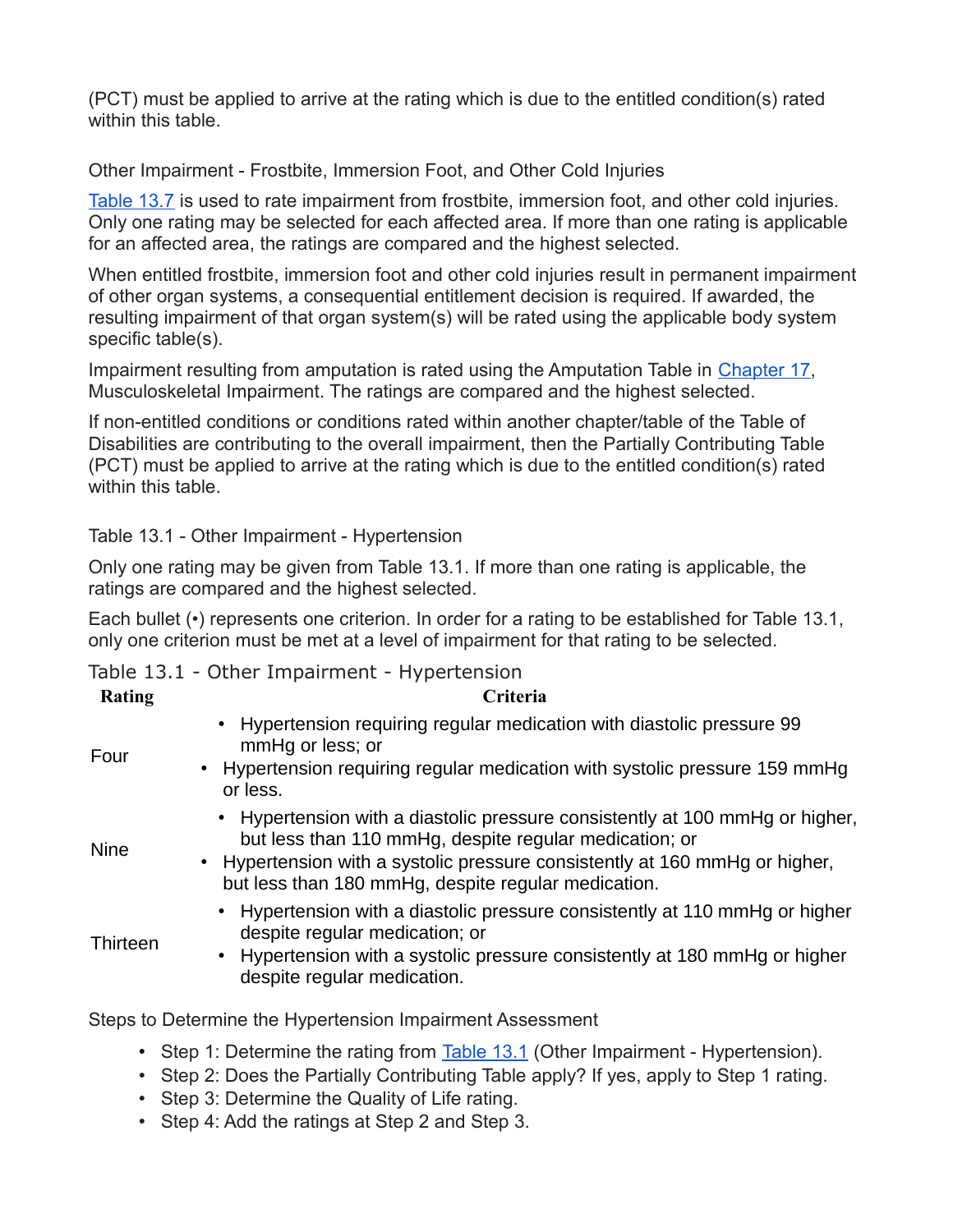• Step 5: If partial entitlement exists, apply to Step 4 rating.

This is the Disability Assessment.

Table 13.2 - Other Impairment - Peripheral Vascular Arterial Disease

Only one rating may be given from Table 13.2. If more than one rating is applicable, the ratings are compared and the highest selected. The lower limbs are considered as one functional unit for the purposes of this table.

Each bullet (•) represents one criterion. In order for a rating to be established for Table 13.2, all criteria designated at that rating level must be met.

|  |  |  |  | Table 13.2 - Other Impairment - Peripheral Vascular Arterial Disease |  |  |  |  |  |
|--|--|--|--|----------------------------------------------------------------------|--|--|--|--|--|
|--|--|--|--|----------------------------------------------------------------------|--|--|--|--|--|

| <b>Rating</b> | Criteria                                                                                                           |
|---------------|--------------------------------------------------------------------------------------------------------------------|
| Nil           | • No intermittent claudication or rest pain or nocturnal pain.                                                     |
| Ten           | Intermittent claudication after walking more than 200 meters at normal<br>$\bullet$<br>pace.                       |
| Twenty        | • Intermittent claudication after walking less than 200 meters but greater than<br>25 meters at normal pace.       |
| <b>Thirty</b> | • Intermittent claudication after walking less than 25 meters at normal pace<br>or pain at rest or nocturnal pain. |
| Thirty-five   | • Ulceration secondary to peripheral vascular arterial disease involving one<br>lower limb.                        |
| Forty-five    | • Ulceration secondary to peripheral vascular arterial disease involving<br>both lower limbs.                      |
|               | Derinheral vascular arterial disease of the unner extremities is rare and will be rated on                         |

Peripheral vascular arterial disease of the upper extremities is rare and will be rated on individual merits.

Table 13.3 - Other Impairment - Varicose Veins

Only one rating may be given from Table 13.3 for each entitled lower limb. If more than one rating is applicable for an entitled lower limb, the ratings are compared and the highest selected.

If ratings are possible from Table 13.3 and [Table 13.4,](https://www.veterans.gc.ca/eng/health-support/physical-health-and-wellness/compensation-illness-injury/disability-benefits/benefits-determined/table-of-disabilities/ch-13-2006#t04) the ratings are compared and the highest rating is selected for each entitled lower limb.

Each bullet (•) represents one criterion. In order for a rating to be established for Table 13.3, only one criterion must be met at a level of impairment for that rating to be selected.

| Table 13.3 - Other Impairment - Varicose Veins |  |
|------------------------------------------------|--|
|------------------------------------------------|--|

| <b>Rating</b> | <b>Criteria</b>                                                                                                  |
|---------------|------------------------------------------------------------------------------------------------------------------|
| Two           | • Varicose veins that are disfiguring but without edema or skin changes*; or<br>• Daily discomfort.              |
| <b>Six</b>    | • Varicose veins with edema or skin changes* without ulceration.                                                 |
| <b>Nine</b>   | • Varicose veins with edema and skin changes* with healed ulceration or ulcer<br>of less than 6 months duration. |
| Thirteen      | • Varicose veins with edema and skin changes* with active ulceration of                                          |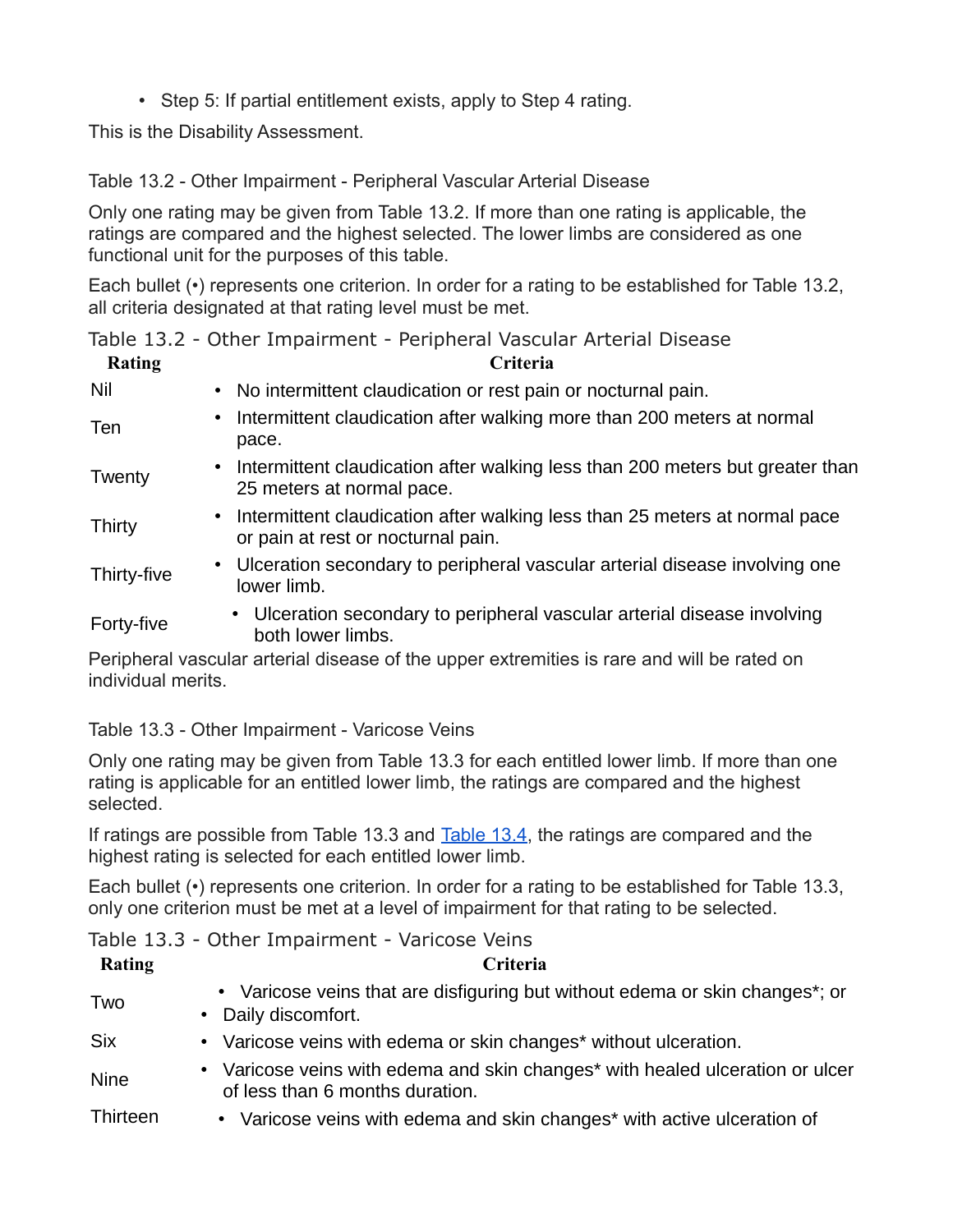#### greater than 6 months duration.

\* Skin changes may include dryness, scaling, bronzing or atrophy.

Table 13.4 - Other Impairment - Deep Venous Thrombosis (D.V.T.)

Only one rating may be given from Table 13.4 for each entitled lower limb. If more than one rating is applicable for an entitled lower limb, the ratings are compared and the highest selected.

If ratings are possible from **[Table 13.3](https://www.veterans.gc.ca/eng/health-support/physical-health-and-wellness/compensation-illness-injury/disability-benefits/benefits-determined/table-of-disabilities/ch-13-2006#t03)** and Table 13.4, the ratings are compared and the highest selected for each entitled lower limb.

Each bullet (•) represents one criterion. In order for a rating to be established for Table 13.4, only one criterion must be met at a level of impairment for that rating to be selected.

Table 13.4 - Other Impairment - Deep Venous Thrombosis (D.V.T.)

| Rating      | Criteria                                                                                                                                                          |
|-------------|-------------------------------------------------------------------------------------------------------------------------------------------------------------------|
| Nil         | • One episode of D.V.T. with no sequelae.                                                                                                                         |
| <b>Nine</b> | • D.V.T. requiring greater than 1 year thromboprophylaxis; or<br>• Post-thrombotic leg syndrome with edema and pain.                                              |
| Thirteen    | • Post-thrombotic leg syndrome with edema, pain and ulceration; or<br>• Recurrent D.V.T. or pulmonary embolus secondary to D.V.T. while on<br>thromboprophylaxis. |

Deep vein thrombosis of the upper extremities is rare and will be assessed on individual merits.

Table 13.5 - Other Impairment - Aneurysms and Intra-Vascular Conditions

Only one rating may be given for each entitled condition from Table 13.5. If more than one rating is applicable for an entitled condition, the ratings are compared and the highest selected.

Each bullet (•) represents one criterion. In order for a rating to be established for Table 13.5, only one criterion must be met at a level of impairment for that rating to be selected.

Table 13.5 - Other Impairment - Aneurysms and Intra-Vascular Conditions

| <b>Rating</b> | <b>Criteria</b>                                                                                                                                                                     |
|---------------|-------------------------------------------------------------------------------------------------------------------------------------------------------------------------------------|
| <b>Nil</b>    | • Embolus successfully treated with no sequelae.                                                                                                                                    |
| Two           | • Cerebral aneurysm, asymptomatic; or<br>• Aortic aneurysm of diameter less than 6 cm; or<br>• Aortic aneurysm surgically corrected; or<br>• Iliac or femoral or carotid aneurysms. |
| <b>Nine</b>   | • Embolus requiring continuous thromboprophylaxis medication; or<br>• Iliac or femoral or carotid conditions requiring continuous thromboprophylaxis<br>medication.                 |
| Thirteen      | • Aortic aneurysm of 6 cm or more which is inoperable <sup>*</sup> .<br>* Inoperable refers to the situation where surgery cannot be performed due to general poor                  |

\* Inoperable refers to the situation where surgery cannot be performed due to general poor health.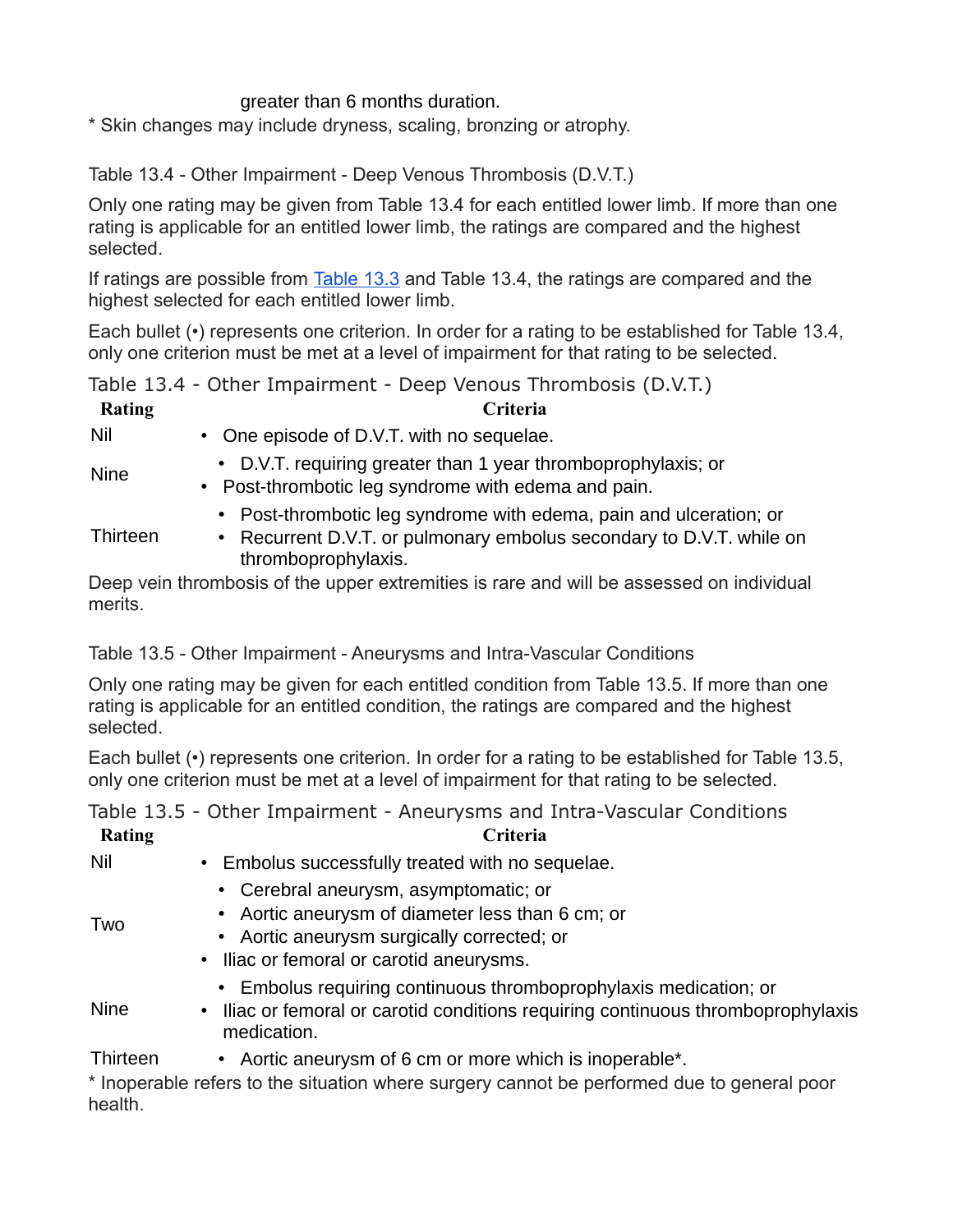Table 13.6 - Other Impairment - Raynaud's Disease/Phenomenon

Only one rating may be given from Table 13.6. If more than one rating is applicable, the ratings are compared and the highest selected.

Each bullet (•) represents one criterion. In order for a rating to be established for Table 13.6, all criteria designated at that rating level must be met.

Table 13.6 - Other Impairment - Raynaud's Disease/Phenomenon

| Rating      | Criteria                                                                                                                                                                                                                         |
|-------------|----------------------------------------------------------------------------------------------------------------------------------------------------------------------------------------------------------------------------------|
| One         | • Characteristic* attacks occurring less than once per week.                                                                                                                                                                     |
| Four        | • Characteristic* attacks occurring one to three times per week.                                                                                                                                                                 |
| <b>Nine</b> | • Characteristic* attacks occurring four to six times per week.                                                                                                                                                                  |
| Thirteen    | • Characteristic* attacks occurring at least daily.                                                                                                                                                                              |
| Twenty-one  | • Characteristic* attacks and the presence of digital ulcers with or without<br>fat pad necrosis and erosions.                                                                                                                   |
|             | $\star$ and the contraction of the contract of the contract of the contract of the contract of the contract of the contract of the contract of the contract of the contract of the contract of the contract of the contract of t |

\* Characteristic attacks, for the purpose of this table, consist of sequential colour changes of the digits of one or more extremities lasting minutes to hours, sometimes with pain and parasthesias, and precipitated by exposure to cold or by emotional upset.

Table 13.7 - Other Impairment - Frostbite, Immersion Foot, and Other Cold Injuries

Only one rating may be given from Table 13.7 for an affected area. A separate rating may be given for the head and each limb. If more than one rating is applicable for an affected area, the ratings are compared and the highest selected.

Each bullet (•) represents one criterion. In order for a rating to be established for Table 13.7, only one criterion must be met at a level of impairment for that rating to be selected.

Table 13.7 - Other Impairment - Frostbite, Immersion Foot, and Other Cold **Injuries** 

| Rating      | <b>Criteria</b>                                                                                                                                                     |
|-------------|---------------------------------------------------------------------------------------------------------------------------------------------------------------------|
| Two         | • Mild hypersensitivity to cold exposure manifested by pain/discomfort, colour<br>change and/or changes in sensation.                                               |
| Four        | • Moderate hypersensitivity to cold exposure manifested by pain/discomfort,<br>colour change and/or changes in sensation.                                           |
| <b>Nine</b> | • Moderate hypersensitivity to cold exposure manifested by pain/discomfort,<br>colour change and/or changes in sensation with permanent skin or nail<br>changes; or |
|             | • Severe hypersensitivity to cold exposure manifested by pain/discomfort,                                                                                           |

colour change and/or changes in sensation. Frostbite of areas, other than the head and extremities, is rare and will be assessed on individual merits.

Steps to Determine the Vascular Impairment Assessment

• Step 1: Determine the rating from [Table 13.2](https://www.veterans.gc.ca/eng/health-support/physical-health-and-wellness/compensation-illness-injury/disability-benefits/benefits-determined/table-of-disabilities/ch-13-2006#t02) (Other Impairment - Peripheral Vascular Arterial Disease).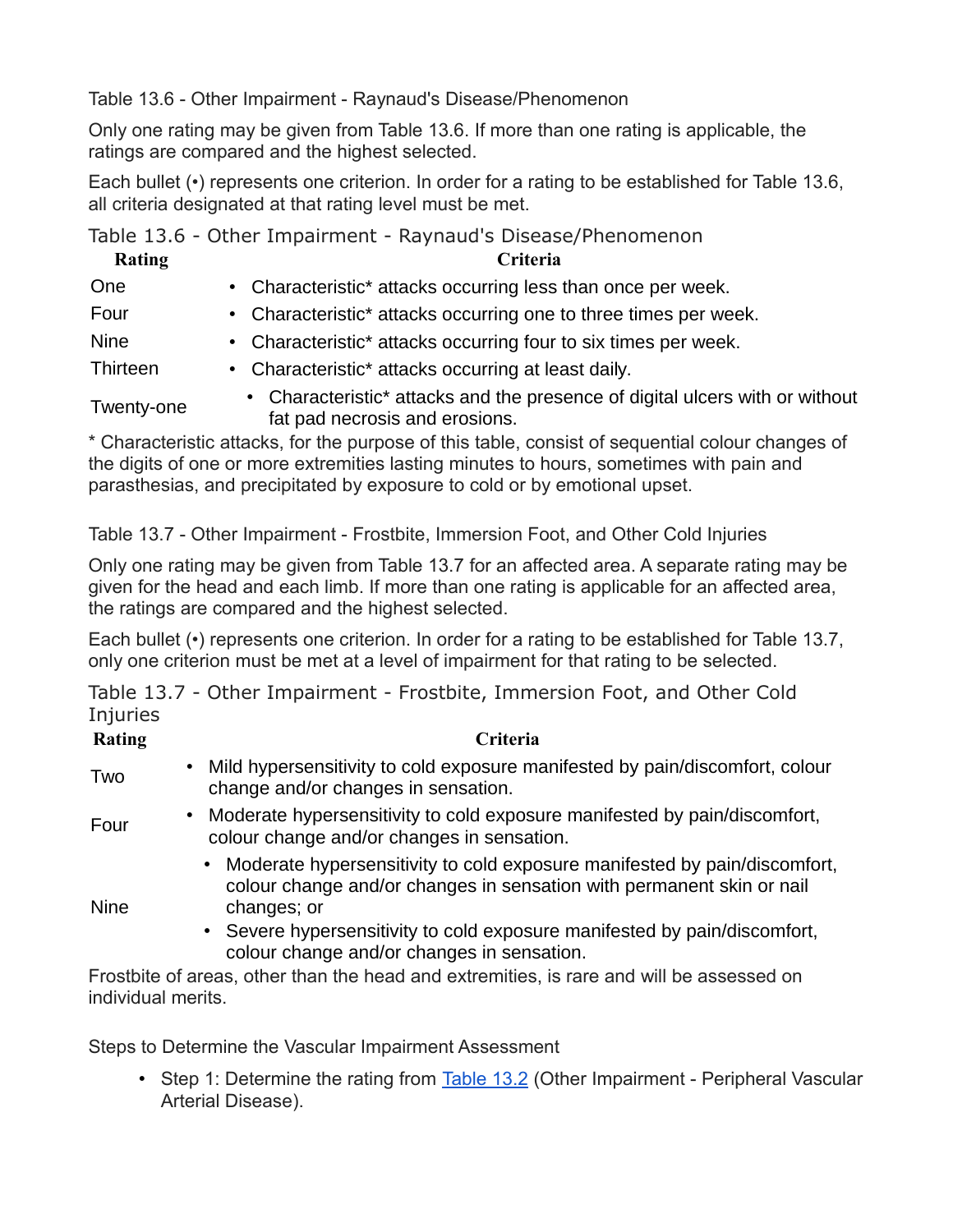Note: The lower limbs are considered as one functional unit for rating purposes within [Table 13.2.](https://www.veterans.gc.ca/eng/health-support/physical-health-and-wellness/compensation-illness-injury/disability-benefits/benefits-determined/table-of-disabilities/ch-13-2006#t02)

- Step 2: If an amputation results from peripheral vascular arterial disease an additional rating is taken from the amputation table within the Musculoskeletal Impairment chapter. Ratings from [Table 13.2](https://www.veterans.gc.ca/eng/health-support/physical-health-and-wellness/compensation-illness-injury/disability-benefits/benefits-determined/table-of-disabilities/ch-13-2006#t02) and the amputation rating are added.
- Step 3: Does the Partially Contributing Table apply? If yes, then apply to the rating at Step 2.
- Step 4: Determine the Quality of Life rating.
- Step 5: Add the ratings at Step 3 and Step 4.
- Step 6: If partial entitlement exists, apply to the Step 5 rating.

This is the Disability Assessment for peripheral vascular arterial disease.

- Step 7: Determine the rating(s) from  $\overline{\text{Table 13.3}}$  $\overline{\text{Table 13.3}}$  $\overline{\text{Table 13.3}}$  (Other Impairment Varicose Veins).
- Step 8: Does the Partially Contributing Table apply, If yes, then apply to the rating(s) at Step 7.
- Step 9: Determine the Quality of Life rating for each lower limb (if applicable).
- Step 10: Add rating(s) at Step 8 and Step 9 for each leg.
- Step 11: If partial entitlement exists, apply to Step 10 rating(s).

Note: If amputation as a result of varicose veins right leg and varicose veins left leg is to be assessed, a rating is taken from the amputation table within [Chapter 17,](https://www.veterans.gc.ca/eng/services/after-injury/disability-benefits/benefits-determined/table-of-disabilities/ch-17-2006) Musculoskeletal Impairment. Ratings from the amputation table and the Step 11 rating are compared and the highest selected.

This is the Disability Assessment for varicose veins.

- Step 12: Determine rating(s) from  $Table 13.4$  (Other Impairment Deep Vein Thrombosis).
- Step 13: Does the Partially Contributing Table apply? If yes, then apply to the rating(s) at Step 12.
- Step 14: Determine the Quality of Life rating for each lower limb (if applicable).
- Step 15: Add ratings at Step 13 and Step 14.
- Step 16: If partial entitlement exists, apply to the Step 15 rating(s).

This is the Disability Assessment for deep vein thrombosis right leg and deep vein thrombosis left leg.

• Step 17: If ratings are applicable from both [Table 13.3](https://www.veterans.gc.ca/eng/health-support/physical-health-and-wellness/compensation-illness-injury/disability-benefits/benefits-determined/table-of-disabilities/ch-13-2006#t03) and [13.4,](https://www.veterans.gc.ca/eng/health-support/physical-health-and-wellness/compensation-illness-injury/disability-benefits/benefits-determined/table-of-disabilities/ch-13-2006#t04) ratings from Step 11 and Step 16 are compared and the highest rating selected with one rating for each entitled lower limb.

This is the Disability Assessment varicose veins and deep vein thrombosis

- Step 18: Determine the rating from **[Table 13.5](https://www.veterans.gc.ca/eng/health-support/physical-health-and-wellness/compensation-illness-injury/disability-benefits/benefits-determined/table-of-disabilities/ch-13-2006#t05)** (Other Impairment Aneurysms and Intra - Vascular Conditions).
- Step 19: Does the Partially Contributing Table apply? If yes, then apply to the rating(s) at Step 18.
- Step 20: Determine the Quality of Life rating.
- Step 21: Add ratings at Step 19 and Step 20.
- Step 22: If partial entitlement exists, apply to the Step 21 rating.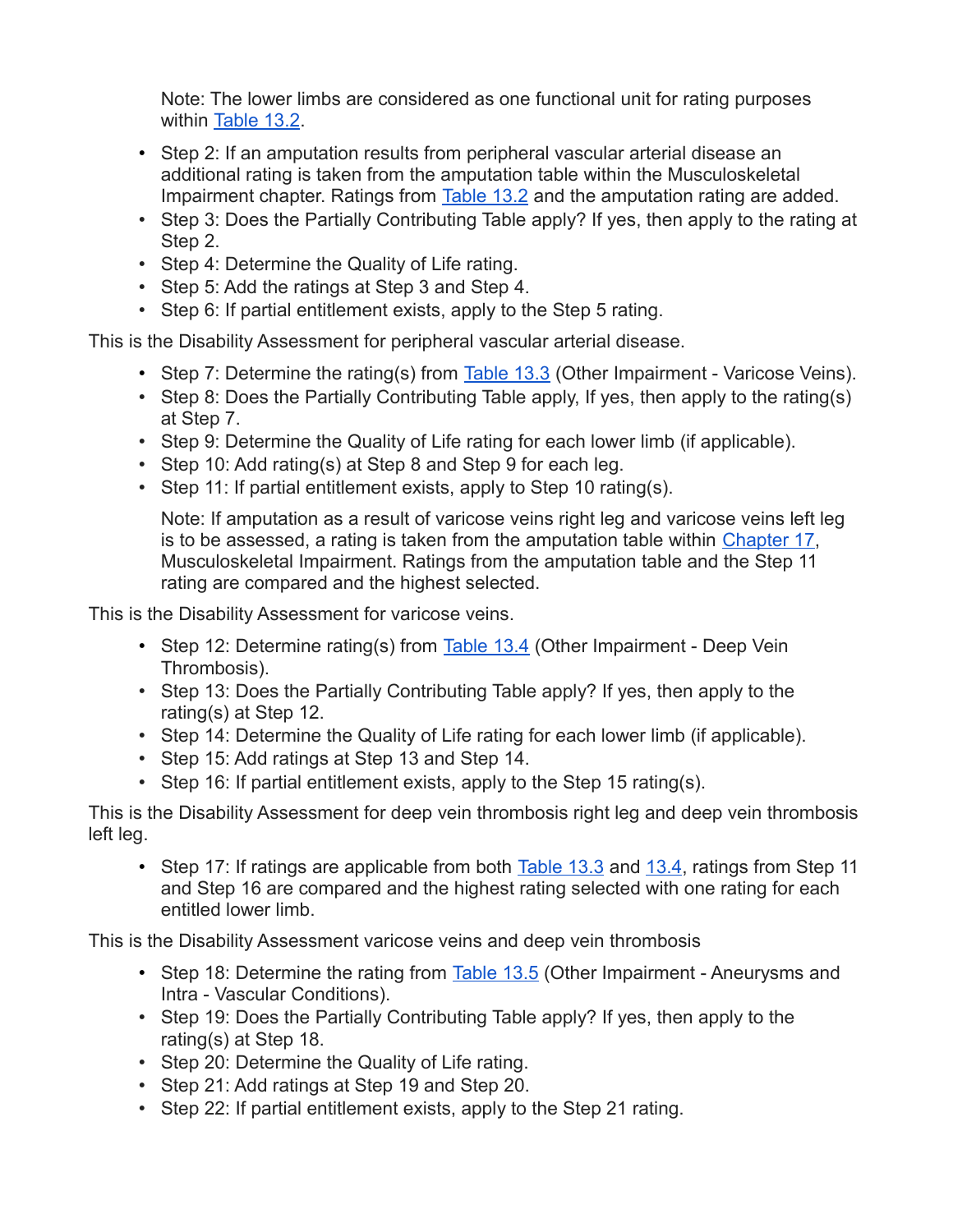This is the Disability Assessment for Aneurysms and intra- vascular conditions.

- Step 23: Determine the rating from **[Table 13.6](https://www.veterans.gc.ca/eng/health-support/physical-health-and-wellness/compensation-illness-injury/disability-benefits/benefits-determined/table-of-disabilities/ch-13-2006#t06)** (Other Impairment Raynaud's Disease/Phenomenon).
- Step 24: Does the Partially Contributing Table (PCT) apply? If yes, apply to Step 23 rating(s).
- Step 25: Determine the Quality of Life rating.
- Step 26: Add the ratings at Step 24 and Step 25.
- Step 27: If partial entitlement exists, apply to the Step 26 rating.

This is the Disability Assessment for Raynaud's Disease/Phenomenon conditions.

• Step 28: Determine rating(s) from  $\overline{\text{Table 13.7}}$  $\overline{\text{Table 13.7}}$  $\overline{\text{Table 13.7}}$  (Other Impairment - Frostbite, Immersion Foot, and Other Cold Injuries).

Note: One rating may be given for each entitled, affected area.

Note: If amputation results from frostbite, immersion foot or other cold injuries, a rating is also selected from the applicable amputation table within Chapter 17, Musculoskeletal Impairment. The applicable rating from the amputation table and the rating at Step 28 are compared and the highest selected.

- Step 29: Does the Partially Contributing Table apply? If yes, apply to each applicable rating in Step 28 above.
- Step 30: Determine the Quality of Life rating for each applicable entitled area.
- Step 31: Add applicable ratings at Step 29 and Step 30.
- Step 32: If partial entitlement exists, apply to each applicable rating at Step 31 above.

This is the Disability Assessment for frostbite, immersion foot or other cold injuries.

## **IN THE MEDIA**

[The DEW Line at 65: Future unclear for the North's aging radar sites](http://sm1.multiview.com/t/gcH1AAdbaBPWNYDlQMBHcC0UgEJaaDKcQA4IeaaaaDKcBRH1X3yaa?q=wbgYuXqpifhig~2513Yhio.khq~amp;g=qhaeodkvclboa~257xeboi.qbw~amp;i=Ee~amp;0=) [Gen. Jonathan Vance stripped of Order of Military Merit after guilty plea,](http://sm1.multiview.com/t/gcH1AAdbaBPWNYDlQMBHcC0UgEJaaDKcQA4IeaaaaDKcBRH1X3yaa?q=wbgYuXqpifhig~2513Yhio.khq~amp;g=qhaeodkvclboa~257xeboi.qbw~amp;i=Eg~amp;0=)  [discharge](http://sm1.multiview.com/t/gcH1AAdbaBPWNYDlQMBHcC0UgEJaaDKcQA4IeaaaaDKcBRH1X3yaa?q=wbgYuXqpifhig~2513Yhio.khq~amp;g=qhaeodkvclboa~257xeboi.qbw~amp;i=Eg~amp;0=)

[Le moment choisi pour « contrer la propagande russe »](http://sm1.multiview.com/t/gcH1AAdbaBPWNYDlQMBHcC0UgEJaaDKcQA4IeaaaaDKcBRH1X3yaa?q=wbgYuXqpifhig~2513Yhio.khq~amp;g=qhaeodkvclboa~257xeboi.qbw~amp;i=Ei~amp;0=)

[Canadian military suddenly takes notice of UFOs](http://sm1.multiview.com/t/gcH1AAdbaBPWNYDlQMBHcC0UgEJaaDKcQA4IeaaaaDKcBRH1X3yaa?q=wbgYuXqpifhig~2513Yhio.khq~amp;g=qhaeodkvclboa~257xeboi.qbw~amp;i=Ek~amp;0=)

[Patron the mine-sniffing dog awarded medal by President Zelensky](http://sm1.multiview.com/t/gcH1AAdbaBPWNYDlQMBHcC0UgEJaaDKcQA4IeaaaaDKcBRH1X3yaa?q=wbgYuXqpifhig~2513Yhio.khq~amp;g=qhaeodkvclboa~257xeboi.qbw~amp;i=Em~amp;0=)

[Les Russes auraient caché des mines dans des parcs à Irpin, en Ukraine, selon](http://sm1.multiview.com/t/gcH1AAdbaBPWNYDlQMBHcC0UgEJaaDKcQA4IeaaaaDKcBRH1X3yaa?q=wbgYuXqpifhig~2513Yhio.khq~amp;g=qhaeodkvclboa~257xeboi.qbw~amp;i=Eo~amp;0=)  [Joly](http://sm1.multiview.com/t/gcH1AAdbaBPWNYDlQMBHcC0UgEJaaDKcQA4IeaaaaDKcBRH1X3yaa?q=wbgYuXqpifhig~2513Yhio.khq~amp;g=qhaeodkvclboa~257xeboi.qbw~amp;i=Eo~amp;0=)

[Pentagon tests high-power microwave systems against drones](http://sm1.multiview.com/t/gcH1AAdbaBPWNYDlQMBHcC0UgEJaaDKcQA4IeaaaaDKcBRH1X3yaa?q=wbgYuXqpifhig~2513Yhio.khq~amp;g=qhaeodkvclboa~257xeboi.qbw~amp;i=Eq~amp;0=) [U.S. Marine engineers construct underground defense system](http://sm1.multiview.com/t/gcH1AAdbaBPWNYDlQMBHcC0UgEJaaDKcQA4IeaaaaDKcBRH1X3yaa?q=wbgYuXqpifhig~2513Yhio.khq~amp;g=qhaeodkvclboa~257xeboi.qbw~amp;i=Es~amp;0=)

## **STAY IN TOUCH WITH THESE CF NEWSPAPERS**

#### **Base/Wing — Newspaper**

14 Wing Greenwood — [The Aurora](http://sm1.multiview.com/t/gcH1AAdbaBPWNYDlQMBHcC0UgEJaaDKcQA4IeaaaaDKcBRH1X3yaa?q=wbgYuXqpifhig~2513Yhio.khq~amp;g=qhaeodkvclboa~257xeboi.qbw~amp;i=i~amp;u=) 17 Wing Winnipeg — [The Voxair](http://sm1.multiview.com/t/gcH1AAdbaBPWNYDlQMBHcC0UgEJaaDKcQA4IeaaaaDKcBRH1X3yaa?q=wbgYuXqpifhig~2513Yhio.khq~amp;g=qhaeodkvclboa~257xeboi.qbw~amp;i=j~amp;u=)

22 Wing North Bay — [The Shield](http://sm1.multiview.com/t/gcH1AAdbaBPWNYDlQMBHcC0UgEJaaDKcQA4IeaaaaDKcBRH1X3yaa?q=wbgYuXqpifhig~2513Yhio.khq~amp;g=qhaeodkvclboa~257xeboi.qbw~amp;i=k~amp;u=) CFB Halifax — [The Trident](http://sm1.multiview.com/t/gcH1AAdbaBPWNYDlQMBHcC0UgEJaaDKcQA4IeaaaaDKcBRH1X3yaa?q=wbgYuXqpifhig~2513Yhio.khq~amp;g=qhaeodkvclboa~257xeboi.qbw~amp;i=l~amp;u=)